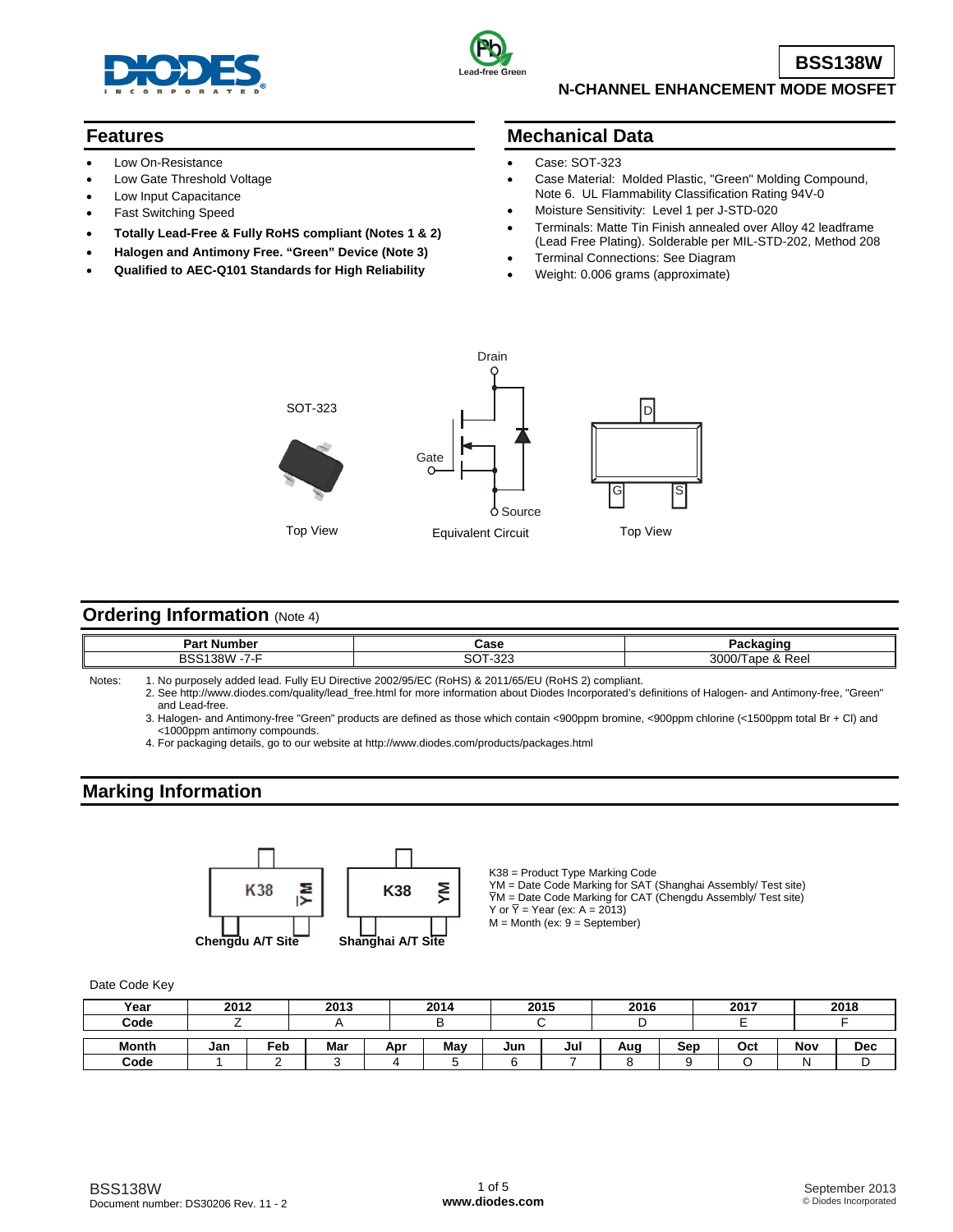

# **Maximum Ratings** (@TA = +25°C, unless otherwise specified.)

| <b>Characteristic</b>       | Svmbol     | Value                   | Units |    |
|-----------------------------|------------|-------------------------|-------|----|
| Drain-Source Voltage        |            | <b>V</b> <sub>DSS</sub> | 50    |    |
| Drain-Gate Voltage (Note 5) |            | <b>V<sub>DGR</sub></b>  | 50    |    |
| Gate-Source Voltage         | Continuous | Vgss                    | ±20   |    |
| Drain Current (Note 6)      | Continuous |                         | 200   | mA |

# **Thermal Characteristics** (@T<sub>A</sub> = +25°C, unless otherwise specified.)

| <b>Characteristic</b>                   | Svmbol     | Value           | Units         |
|-----------------------------------------|------------|-----------------|---------------|
| Total Power Dissipation (Note 6)        |            | 200             | mW            |
| Thermal Resistance, Junction to Ambient | $R_{0,JA}$ | 625             | $\degree$ C/W |
| Operating and Storage Temperature Range | I J, ISTG  | $-55$ to $+150$ |               |

# **Electrical Characteristics** (@T<sub>A</sub> = +25°C, unless otherwise specified.)

| <b>Characteristic</b>                    | Symbol                  | Min                      | Typ | Max  | Unit | <b>Test Condition</b>                     |  |
|------------------------------------------|-------------------------|--------------------------|-----|------|------|-------------------------------------------|--|
| <b>OFF CHARACTERISTICS (Note 7)</b>      |                         |                          |     |      |      |                                           |  |
| Drain-Source Breakdown Voltage           | <b>BV<sub>DSS</sub></b> | 50                       | 75  |      | V    | $V_{GS} = 0V$ , $I_D = 250 \mu A$         |  |
| Zero Gate Voltage Drain Current          | <b>I</b> <sub>DSS</sub> |                          |     | 0.5  | μA   | $V_{DS} = 50V$ , $V_{GS} = 0V$            |  |
| Gate-Body Leakage                        | <b>I</b> GSS            |                          |     | ±100 | nA   | $V_{GS} = \pm 20V$ , $V_{DS} = 0V$        |  |
| ON CHARACTERISTICS (Note 7)              |                         |                          |     |      |      |                                           |  |
| Gate Threshold Voltage                   | $V_{GS(th)}$            | 0.5                      | 1.2 | 1.5  | V    | $V_{DS} = V_{GS}$ , $I_D = 250 \mu A$     |  |
| Static Drain-Source On-Resistance        | R <sub>DS (ON)</sub>    | $\overline{\phantom{0}}$ | 1.4 | 3.5  | Ω    | $V_{GS} = 10V$ , $I_D = 0.22A$            |  |
| <b>IForward Transconductance</b>         | <b>GFS</b>              | 100                      |     |      | mS   | $V_{DS}$ = 25V, $I_D$ = 0.2A, f = 1.0KHz  |  |
| DYNAMIC CHARACTERISTICS (Note 8)         |                         |                          |     |      |      |                                           |  |
| Input Capacitance                        | $C$ <sub>iss</sub>      |                          |     | 50   | pF   |                                           |  |
| Output Capacitance                       | $C_{\rm oss}$           |                          |     | 25   | рF   | $V_{DS}$ = 10V, $V_{GS}$ = 0V, f = 1.0MHz |  |
| Reverse Transfer Capacitance             | C <sub>rss</sub>        |                          |     | 8.0  | pF   |                                           |  |
| <b>SWITCHING CHARACTERISTICS(Note 8)</b> |                         |                          |     |      |      |                                           |  |
| Turn-On Delay Time                       | $t_{D(ON)}$             |                          |     | 20   | ns   | $V_{DD} = 30V$ , $I_D = 0.2A$ ,           |  |
| Turn-Off Delay Time                      | $t_{D(OFF)}$            |                          |     | 20   | ns   | $R_{\text{GEN}} = 50\Omega$               |  |

Notes:  $5. R_{GS} \le 20 K\Omega$ .

6. Device mounted on FR-4 PCB, 1 inch x 0.85 inch x 0.062 inch; pad layout as shown on Diodes Inc. suggested pad layout document AP02001, which can be found on our website at [http://www.diodes.com.](http://www.diodes.com)

7. Short duration pulse test used to minimize self-heating effect.

8. Guaranteed by design. Not subject to production testing.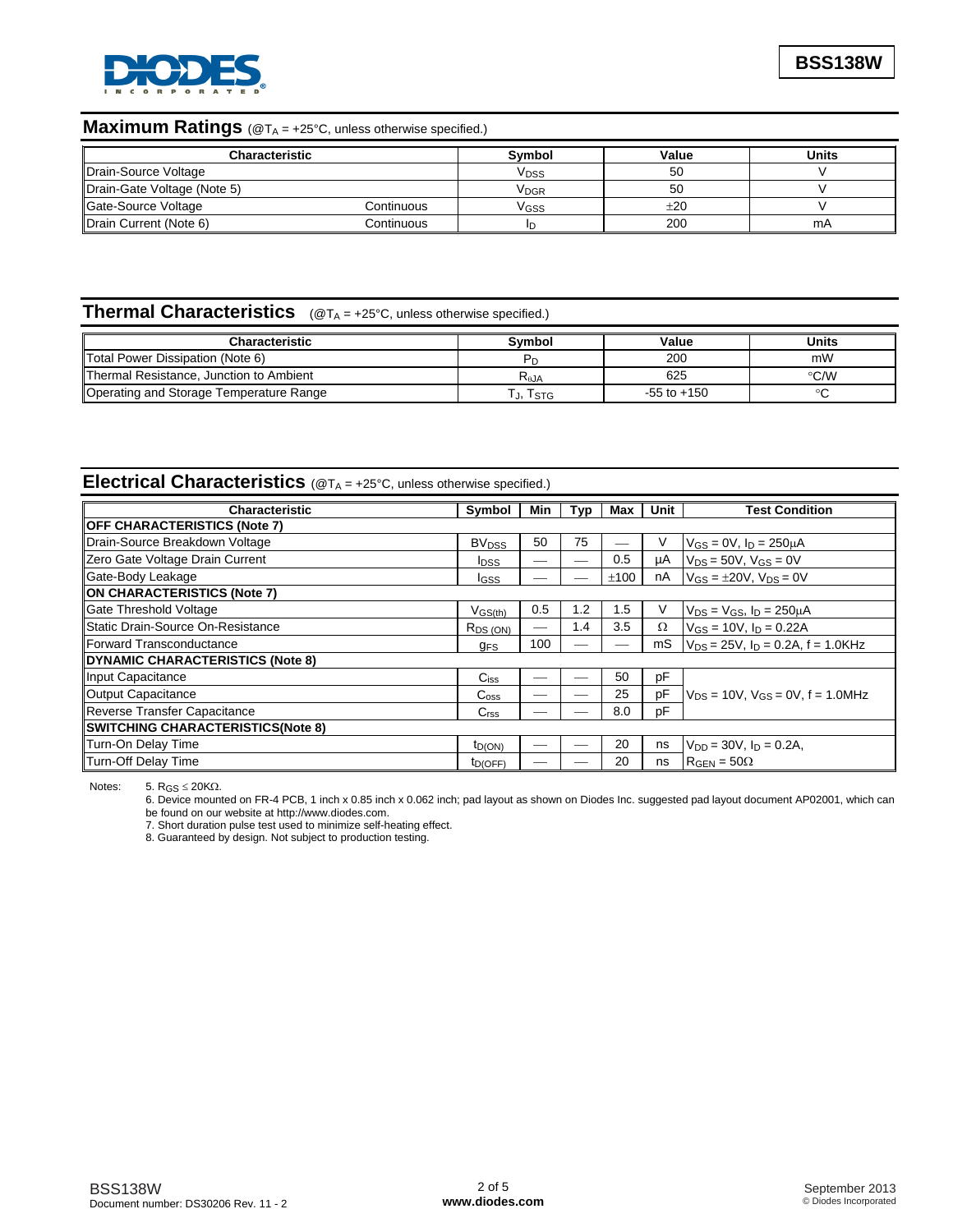









 $0\frac{1}{0}$ I<sub>D</sub>, DRAIN CURRENT (A) Fig. 6 Drain-Source On Resistance vs. Drain Current 0 0.05 0.1 0.15 0.2 0.25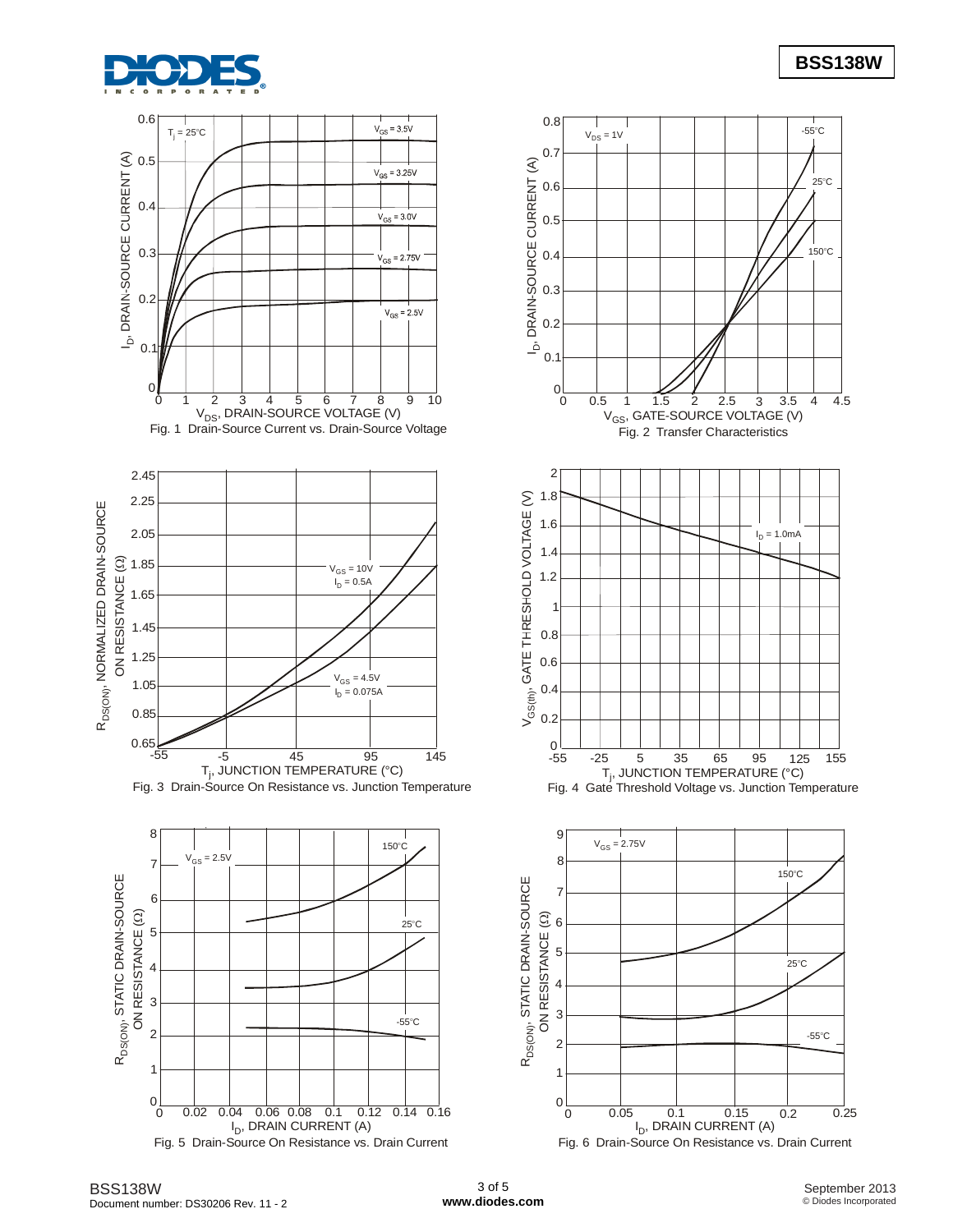



# **Package Outline Dimensions**



| <b>SOT-323</b>       |      |      |      |  |  |  |
|----------------------|------|------|------|--|--|--|
| Dim                  | Min  | Max  | Typ  |  |  |  |
| Α                    | 0.25 | 0.40 | 0.30 |  |  |  |
| в                    | 1.15 | 1.35 | 1.30 |  |  |  |
| C                    | 2.00 | 2.20 | 2.10 |  |  |  |
| D                    |      |      | 0.65 |  |  |  |
| G                    | 1.20 | 1.40 | 1.30 |  |  |  |
| н                    | 1.80 | 2.20 | 2.15 |  |  |  |
| J                    | 0.0  | 0.10 | 0.05 |  |  |  |
| κ                    | 0.90 | 1.00 | 0.95 |  |  |  |
| L                    | 0.25 | 0.40 | 0.30 |  |  |  |
| М                    | 0.10 | 0.18 | 0.11 |  |  |  |
| α                    | 0°   | R۰   |      |  |  |  |
| All Dimensions in mm |      |      |      |  |  |  |